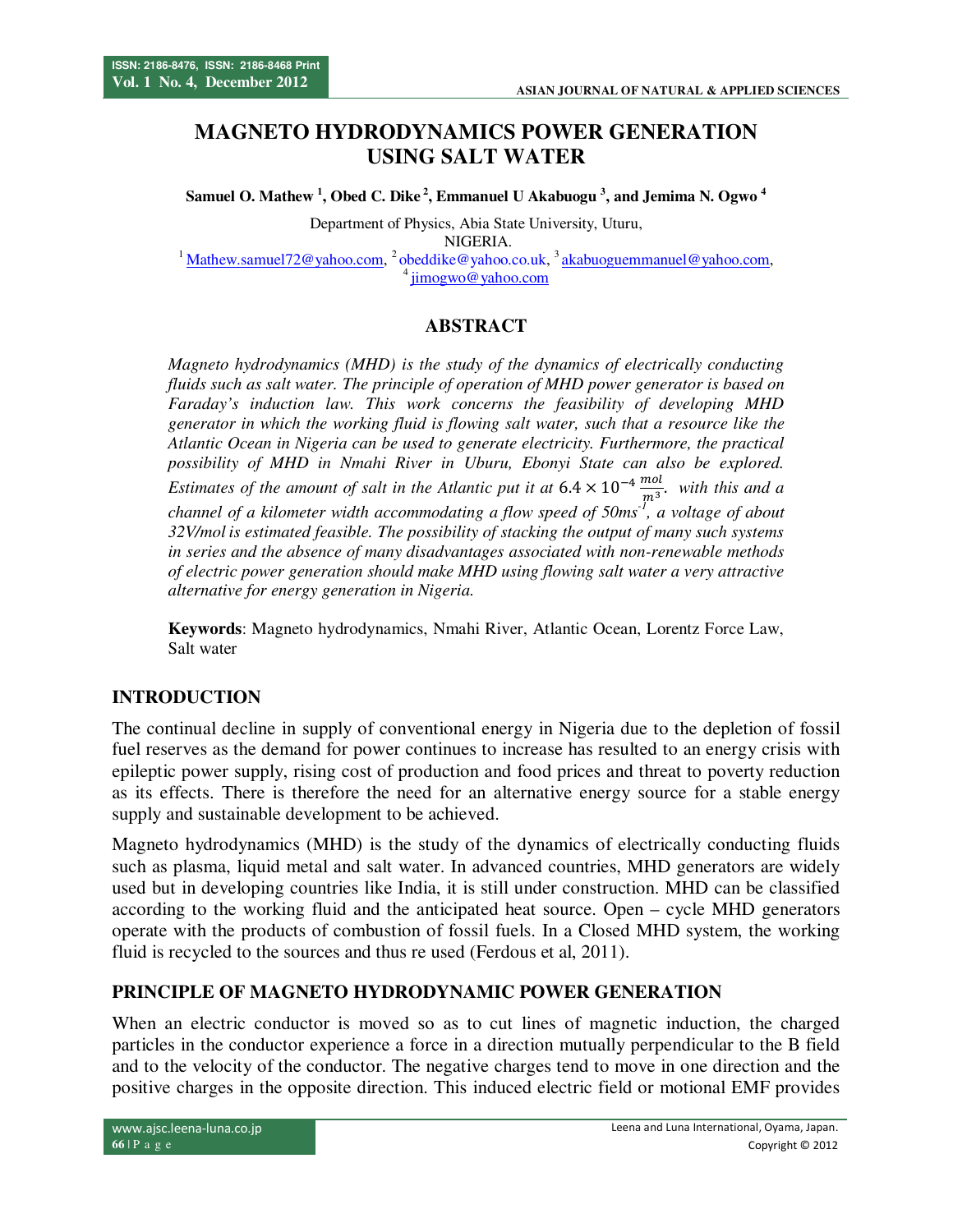the basis for converting mechanical energy into electrical energy. At present, nearly all electrical power generators utilize solid conductors which are caused to rotate between the poles of a magnet. In the case of hydroelectric generators, the energy required to maintain the rotation is supplied by the gravitational motion of river water. Turbo generators, on the other hand, generally operate using a high-speed flow of steam or other gas. The heat source required to produce the high speed gas flow may be supplied by the combustion of a fossil fuel or by a nuclear reactor.

For magneto hydrodynamic power generation, the solid conductor of a conventional generator is replaced by a fluid conductor. The fluid can be a liquid metal or heated and seeded noble gas. In an open cycle MHD generator, a fossil fuel, burnt in oxygen or preheated compressed air, is seeded with an element of low ionization (such as potassium or caesium ). This element is thermally ionized at the combustion temperature (usually over 2500K) producing sufficient free electrons eg  $(K \rightarrow K^+ + e)$  to produce adequate electrical conductivity. The interaction between the moving conducting fluid and the strong applied magnetic fluid across it generates an E.M.F on the faraday principle. The power output per unit fluid volume (W) is given by

 $W = K \sigma v^2 B^2$ 

Where

- σ stands for the conductivity
- ν stands for its velocity
- B stands for the magnetic flux density
- K is a constant.

The Lorentz force law describes the effects of a charged particle moving in a constant magnetic field. The simplest form of this law is given by the vector equation

$$
F = Q \cdot (v \times B)
$$

Where

F stands for the force acting on the particle

Q stands for the charge on the particle

V stands for the velocity

B stands for the magnetic field.

The vector F is perpendicular to both v and B according to the right hand rule.

In a closed-cycle system of MHD, the fluid is continuously re circulated through a compressor; the fluid consists of a heated and seeded noble gas or liquid metal.

Our proposed MHD generator is one whose fluid conductor is salt water. This is because of the huge abundance of salt water –Atlantic Ocean in Nigeria. MHD is suitable to meet high shortterm demands. Nigeria is highly dependent on fossil fuels for power generation. This of course is a non - renewable source and has a major drawback of which air pollution is the lead. Harnessing power by employing an MHD generator with salt water as its fluid conductor is hugely advantageous in that the source is renewable, it requires no external energy input to facilitate its operation, it has no moving parts and as such does not contribute to mortality of aquatic organisms and finally, it does not pose problems of pollution.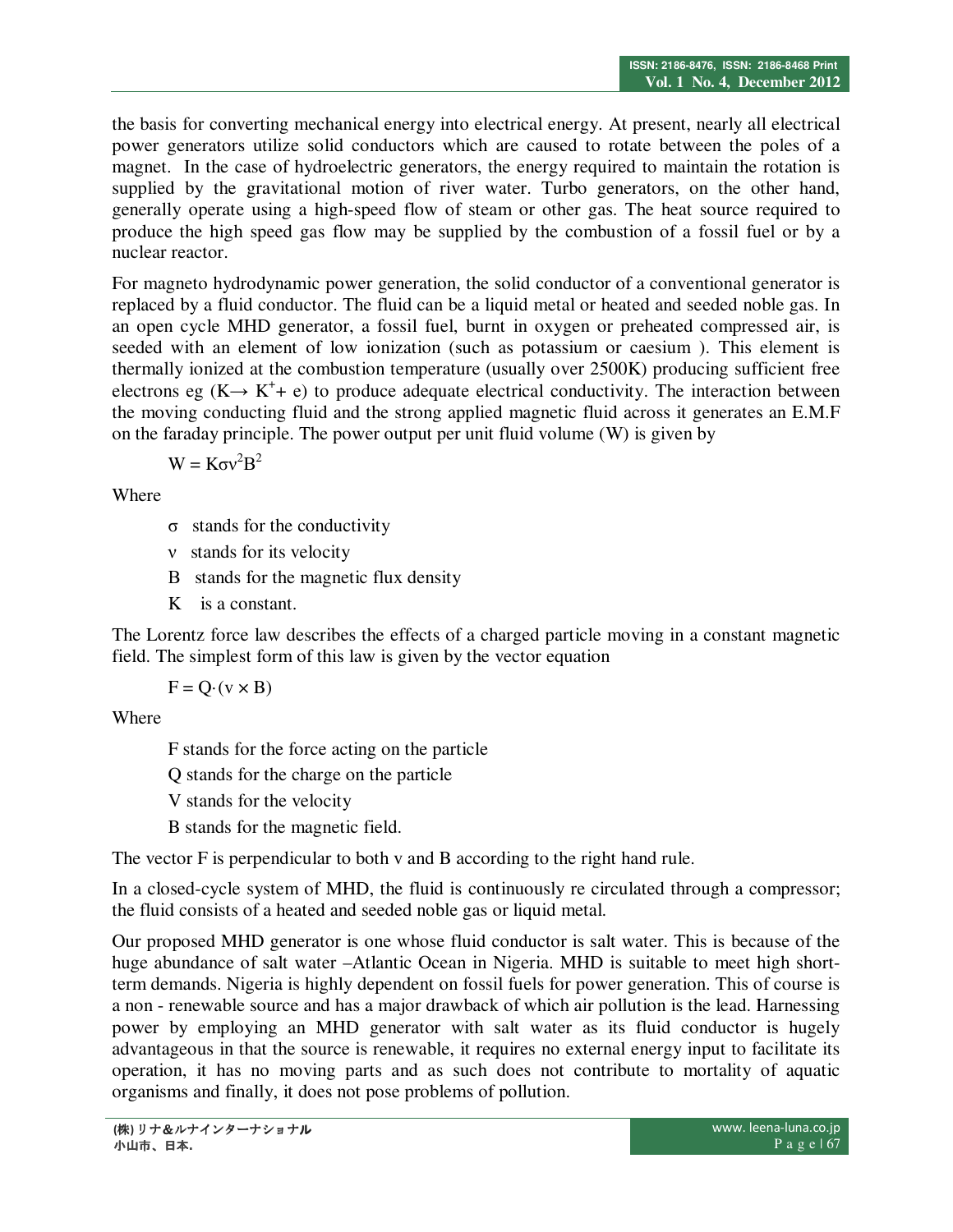#### **Feasibility of MHD Generation in Nigeria Using Salt Water**

MHD generation only requires the motion of a conducting fluid such as sea water. Thus the presence of the Atlantic in Nigeria makes it a viable method of power generation in the country, in as much as the necessary physical conditions of high conductivity and flow speed can be met. But while the latter can be solved by a suitable engineering design, we must be a bit conservative about the former.

The reasons for this conservatism may be apparent from a few observations. First, initial estimates may suggest the practicality of the method, yet it must be noted that only the simplistic Lorentz force law coupled with the definition of work, which leads to an estimate of motional EMF in a medium such as flowing salt water, which contains charged ions, has been used in obtaining this estimate. In-depth analysis requires a consideration of both the Navier-Stokes equation and the Maxwell's law of electromagnetism in addition to the Lorentz force law. Second, research in other places on sea water has shown that MHD has exclusively been in respect of developing high-speed boats that exploit the Lorentz force law by sending intense electric currents into the surrounding sea water, while MHD electric power generation has been exclusively restricted to the use of plasma. So if it turns out that the reason for this is that sea water just isn't conducting enough on the basis of other considerations that go deeper than the Lorentz force Law, we cannot do much, since any attempt to adjust the conductivity of the sea water would alter its salinity, which is not advisable for the reasons of conservation of the natural habitat.

Putting all this into perspective, therefore, it should be said that more research is needed to decide on the feasibility of the method, which we shall undertake in the sequel to the present paper. However, encouraging in this regard is that U-tube demonstrations have shown smallscale successes in France and England using the method, although demonstrations are in controlled environments and the voltages shown in the demonstrations are terribly fluctuating.

## **CONCLUSION**

We have considered the feasibility of generating electricity in Nigeria using salt water MHD from a source such as the Atlantic Ocean and the Nmahi River in Uburu, Ebonyi State. We have seen that the advantages of MHD power generation using the system proposed in this paper include the absence of moving parts such as blades which may constitute hazard to swimming sea life, the absence of green house emissions, the fact that water used is returned to sea eventually, thereby not altering the ecosystem and the obvious implication of reducing dependence on conventional fossil fuels, which not only cuts back on carbon and other emissions, but also ensures the longevity of our fossil fuel reserve. The downside of it is that only the Lorentz force law coupled with the definition of work, which leads to an estimate of motional EMF in a medium such as flowing salt water, which contains charged ions, has been invoked. Certain other problems, however, naturally present themselves for consideration. They include the problem of magnetic reconnection and a fluid thermal gradient which creates eddies in the charged moving fluid, dissipating the energy of the system. Clearly, all these must be considered in relation to the conductivity of the working fluid – here salt water from the Atlantic Ocean. We therefore propose to take up these problems in the sequel to this paper, titled "Magneto hydrodynamics power Generation using salt water II"